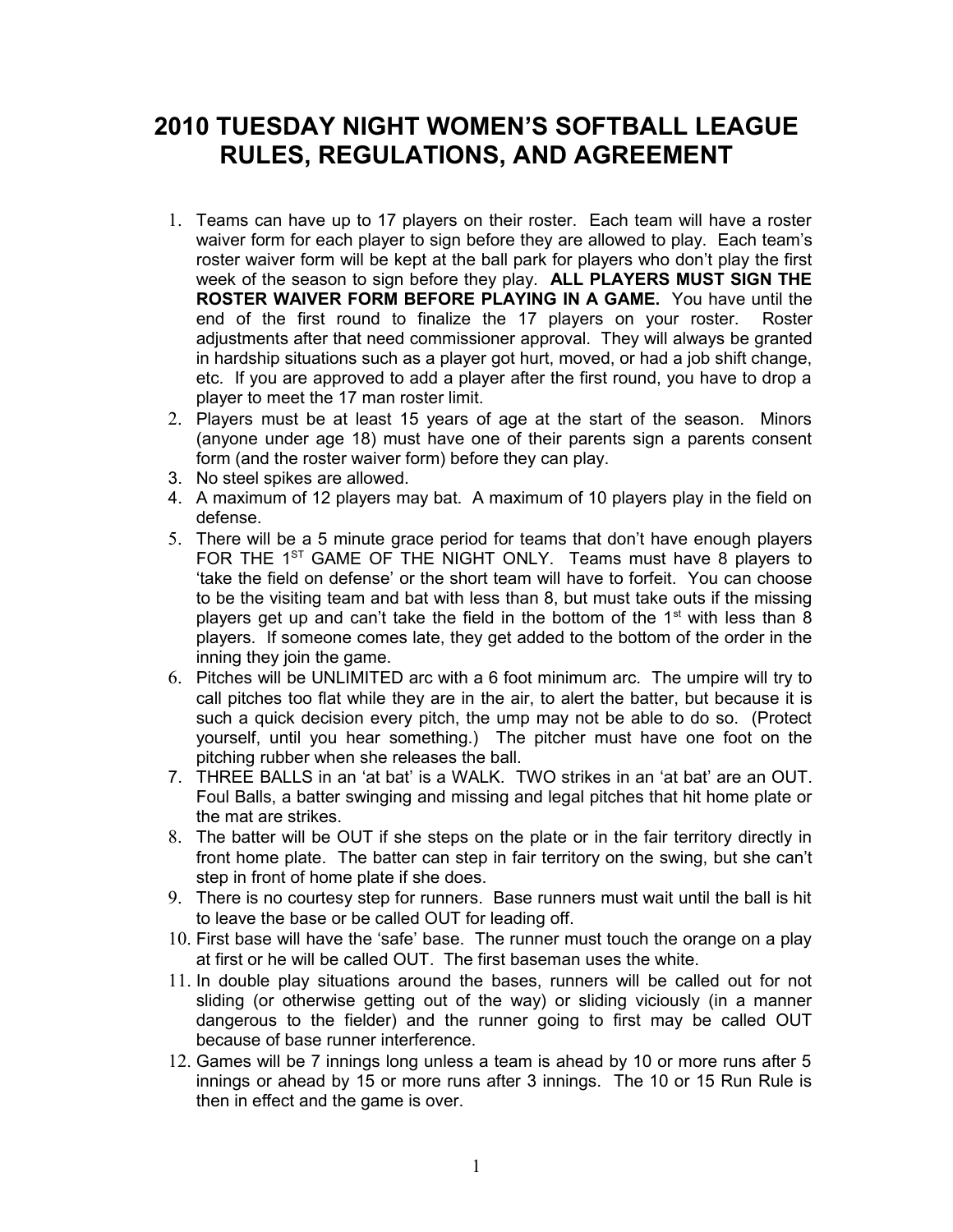- 13. Throwing the bat is not allowed and could lead to a player being ejected from the game. Players will be warned at least once or twice, but not more than 3 times, before be ejected.
- 14. An umpire may eject a player from the game for arguing with an umpire, opponent, or someone else in the park or for excessive and/or loud swearing. We understand things get said, but please try to remember you're in a public park that we want kids to visit, so keep the language clean. Unsportsmanlike conduct such as over aggressive hard/dangerous play, throwing equipment or other drunk or disorderly conduct may also be grounds for an ejection.
- 15. If a player is ejected for any reason, she may not play in her team's next game.  $2^{nd}$  ejection penalty – 3 games.  $3^{rd}$  – Player disqualified for the year.
- 16. **No game protests. Decisions of the umpires are final!** Protests of a play will stop the game and the protest shall be settled at that time.
- 17. Tie Breaker for a round is a playoff between all the teams that tied. A coin flip or card draw will determine who plays who.
- 18. League Champion will be decided by a playoff between the  $1<sup>st</sup>$  and  $2<sup>nd</sup>$  Round Winners. If one team wins both rounds, they are League Champs.
- 19. Illegal bats. To address the problem of illegal bats (see list at [http://www.asasoftball.com/about.build\\_batlist.asp](http://www.asasoftball.com/about.build_batlist.asp) ), some bats will be banned from use for softball games at the Albany Ball Park. No banned bats to be used. (It is sometimes difficult for an umpire to determine if a bat is illegal, even with the list.) If the speed of the ball off of the bat becomes a safety issue, we may go to a league where the park supplies the bats and/or play with a softer ball. We don't want to do either of these things, but will if necessary. (We will continue to explore safe, fair, easier rule options.) Any bat in question will NOT be used. Any injury caused by a hit ball – **bat may be taken and tested before returned!! Until we agree to change the rule, players caught using illegal bats will be ejected and fall under the ejection rules.**
- 20. Hometown rules take precedent over ASA rules when applicable. The league reserves the right to add, change or delete rules as needed. Notice will be given to team managers. PARK GROUND RULES are NOT listed here. If you have a Ground Rules questions, ask an umpire.
- 21. I will call each team manager by or about 6:00 p.m. if we are rained out and will try to get it on my cell phone message (558-4855) as soon as we make the decision, hopefully by 5:30 p.m. Rainouts will be made up when the 2 teams involved can agree on a time when the park is open. Our make up days will be Monday, Thursday, Saturday, or Sunday. Otherwise, we will either add a few late game double headers to some of our Tuesday weeks or make everything up at the end of the season. If we have an odd number of teams, a team will not be asked to make up a game on a week they already have 2 games. The goal is to have the season wrapped up by or before Labor Day.
- 22. The Sponsor Fee is \$325 and also covers a league tournament. Please make checks payable to The Albany Park Commission.
- 23. Rules are always debatable, so if you want to add, drop or change a rule, contact the Commissioner, Gary Armitage at 558-4855 or 862-3472.
- **24. There is no smoking or alcohol allowed on the field.**

## **The Village of Albany, the Albany Park Commission and league officials will not be responsible for any personal loss or injury that may occur on the premises.**